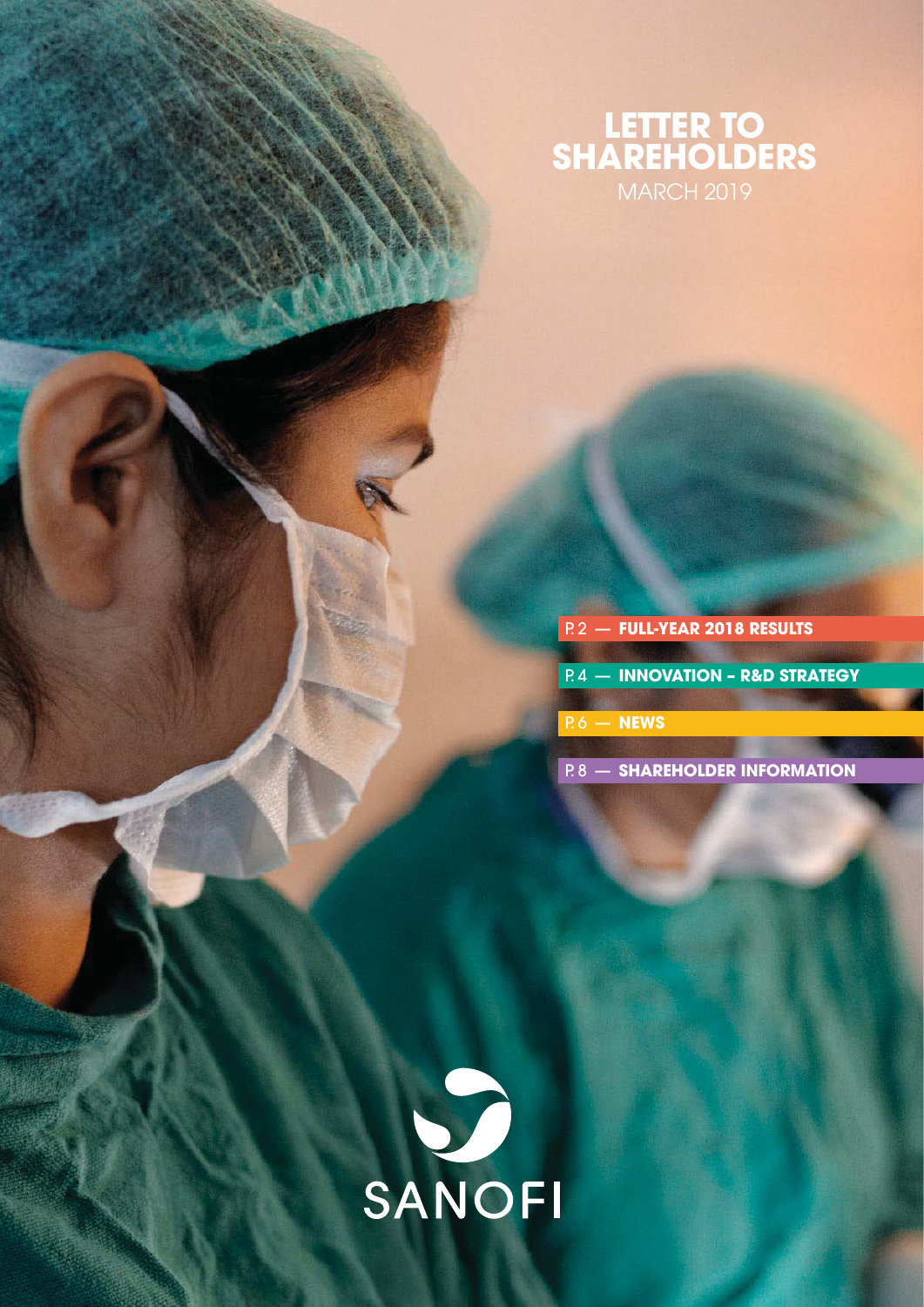<span id="page-1-0"></span>

# MESSAGE FROM THE CHAIRMAN



#### Dear shareholders,

2018 was a pivotal year for Sanofi. After three years of transformation and execution of an ambitious roadmap, our teams have made significant progress: a refocusing of the company towards human healthcare, with a focus on Specialty Care and Vaccines; strengthening our positions in emerging markets with strong growth potential; and expanding our research portfolio to new technologies that ensure continuous innovation for patients.

This progress has also allowed us to return to growth and achieve our financial performance objectives. In line with our commitment to progressive dividend growth, the Board of Directors has proposed a dividend of  $63.07$  per share, the  $25<sup>th</sup>$  consecutive year of growth, subject to approval by the general meeting on April 30<sup>th</sup>.

We wish to mark our confidence in Sanofi's future. The growth initiated in the second half of 2018 marks the beginning of a new phase for the company. Facing the industry changes, Sanofi will continue its transformation in 2019 in order to fulfill its mission as a healthcare leader at the forefront of innovation.

I thank you for your trust and continuing loyalty.

**"The growth initiated in the second half of 2018 marks the beginning of a new phase for the company."**

# ANNUAL RESULTS 2018



# INTERVIEW WITH THE HIEF EXECUTIVE OFFICER

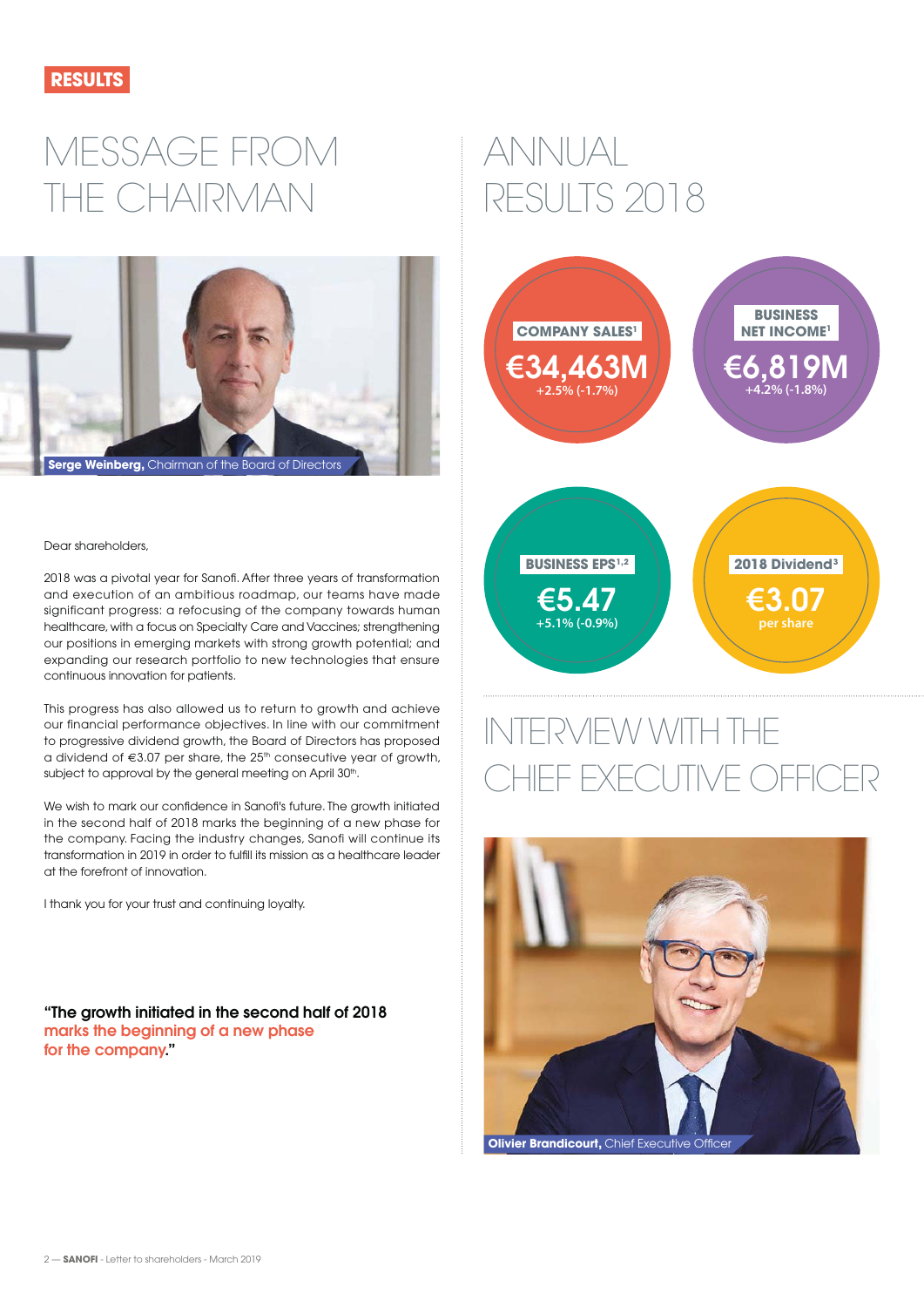#### **Full-Year 2018 sales growth from new products and Emerging Markets more than offset impact of U.S. loss of Exclusivity4**

Net sales in 2018 were €34,463 million, down 1.7% on a reported basis and up 2.5% at CER (up 0.6% at CER/CS<sup>5</sup>), exchange rate movements had an unfavorable effect of 4.2 percentage points.

**Specialty Care** franchise sales recorded a 29.0% growth to €8,269 million benefiting from the contribution of the new Rare Blood Disorders business and the progression of all other activities: Rare Disorders, Immunology, Multiple Sclerosis and Oncology. At constant structure<sup>5</sup> and CER, sales growth was up 14.8%.

**Vaccines** franchise (Sanofi Pasteur) sales increased 2.4% to €5,118 million driven by influenza vaccines.

**CHC** sales were up 3.0% to €4,660 million, reflecting a strong performance in the U.S. and Emerging Markets.

**Diabetes and Cardiovascular** franchise sales declined 7.9% to €6,083 million, mainly due to the Diabetes decline in the U.S.

**Emerging Markets** sales were up 7.5%, supported by strong performance in China (up 12.7%).

| <b>Sales by franchise</b>   | 2018    | <b>Change at CER</b> |
|-----------------------------|---------|----------------------|
| <b>Specialty Care</b>       | €8,269M | $+29.0\%$            |
| Diabetes & Cardiovascular   | €6,083M | $-7.9%$              |
| <b>Established Products</b> | €8,843M | $-6.1%$              |
| <b>Consumer Healthcare</b>  | €4,660M | $+3.0%$              |
| Generics                    | €1,490M | $-9.8%$              |
| <b>Vaccines</b>             | €5.118M | $+2.4\%$             |



#### **Financial guidance for 2019**

Sanofi anticipates the 2019 Business EPS to grow between 3% and 5%<sup>8</sup> at CER, barring major unforeseen adverse events.

The positive impact of exchange rates on the 2019 business EPS is expected to be between 1% and 2%, based on January 2019 exchange rates.

1 - Growth rates are expressed at constant exchange rates (CER). Growth rates in parentheses are expressed on a reported basis. For definitions of financial indicators, please consult the press<br>release issued on February 7

#### **What is your assessment of 2018?**

In the fourth quarter, we continued the momentum of the previous quarter and delivered a 5% full-year business EPS growth at CER, at the high end of our guidance.

We owe this performance to our transformation strategy, driven in 2015, which has enabled us to refocus the company on our priority areas of activity that can offset the impact of exclusivity losses and the slowdown in activities such as Diabetes.

In 2018, we executed on important Specialty Care launches including Dupixent® in asthma, Libtayo® for skin cancer and Cablivi® for a rare blood disorders, as the headwinds from our U.S. loss of exclusivities began to moderate. Additionally, the acquisitions of Bioverativ and Ablynx provided the foundation to build a leading Rare Blood Disorder franchise and to enhance our biologic discovery capabilities. Finally, at the end of 2018, we initiated a refocusing of our organization to further support our growth ambitions, particularly in Emerging Markets.

#### **What to remember from the evolution of your R&D strategy?**

In order to best meet our mission to bring new solutions to patients, we must continually strengthen our capacity for innovation.

After a detailed review of our portfolio, we decided to concentrate our resources on Specialty Care and Vaccines with a particular focus on biologics, in-house research projects and products with the potential to be first or best-in-class. In addition, we are expanding the development of new technology platforms, including cell and gene therapies.

#### **What is your outlook for 2019?**

In 2019, we intend to continue the momentum initiated last year. We need to further improve our performance in a more competitive and evolving market than ever before. For this, we will continue to transform Sanofi and concentrate our efforts on achieving our strategic priorities.

**"In 2019, we intend to continue the momentum initiated in 2018."**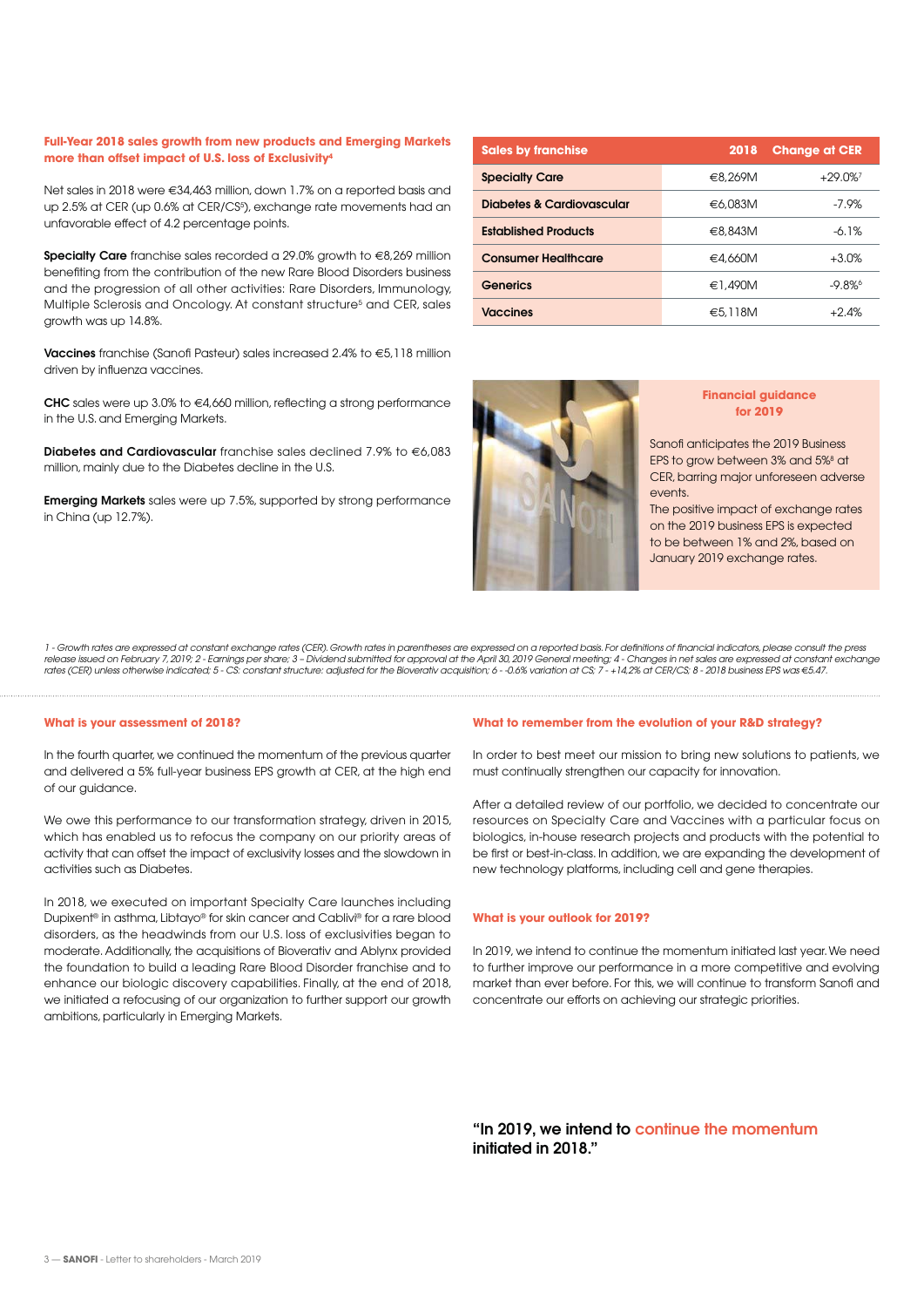# <span id="page-3-0"></span>INNOVATION - SANOFI DETAILS ITS RESEARCH AND DEVELOPMENT STRATEGY

On February 7, 2019, Sanofi presented the evolution of its R&D strategy and reaffirmed its ambition to be a leader in innovation. In the long term, Sanofi plans to allocate 80% of the investments to molecules likely to be first or best-in-class, to increase the proportion of biologics from 50% to 70% and to generate 70% of the portfolio internally.





John **Reed, MD, PhD** Executive Vice President, Global Head of R&D

**"Our priority is to target our investments in therapeutic areas where the needs of patients are most urgent and where the scientific and medical landscape offers the most opportunities."** 

### REFOCUSING ON SPECIALTY CARE

Under the aegis of John Reed, who took the reins of R&D in July 2018, and after an in-depth analysis of the portfolio, Sanofi decided to refocus its R&D activities first and foremost on **Specialty Care**, including Oncology, Immunology, Rare Diseases and Rare Blood Disorders, while maintaining a **strong commitment to Vaccines**.

Since 2017, the number of projects in these areas has increased significantly. They now represent **more than 90% of Sanofi's clinical portfolio**.

Sanofi plans to maintain its R&D budget at around €6 billion through 2021.

### TARGETED INVESTMENTS ON THE MOST PROMISING PROJECTS

Sanofi has rigorously prioritized its R&D portfolio to accelerate the development of its most promising programs. Thus, **17 molecules including 8 in oncology have been identified as priority**.

In addition, Sanofi decided to **discontinue projects with a less attractive return on investment**, ie 13 projects in development and 25 research projects. Stopping these projects permits refocusing investments on drugs with the potential to be the first and / or the best in their class.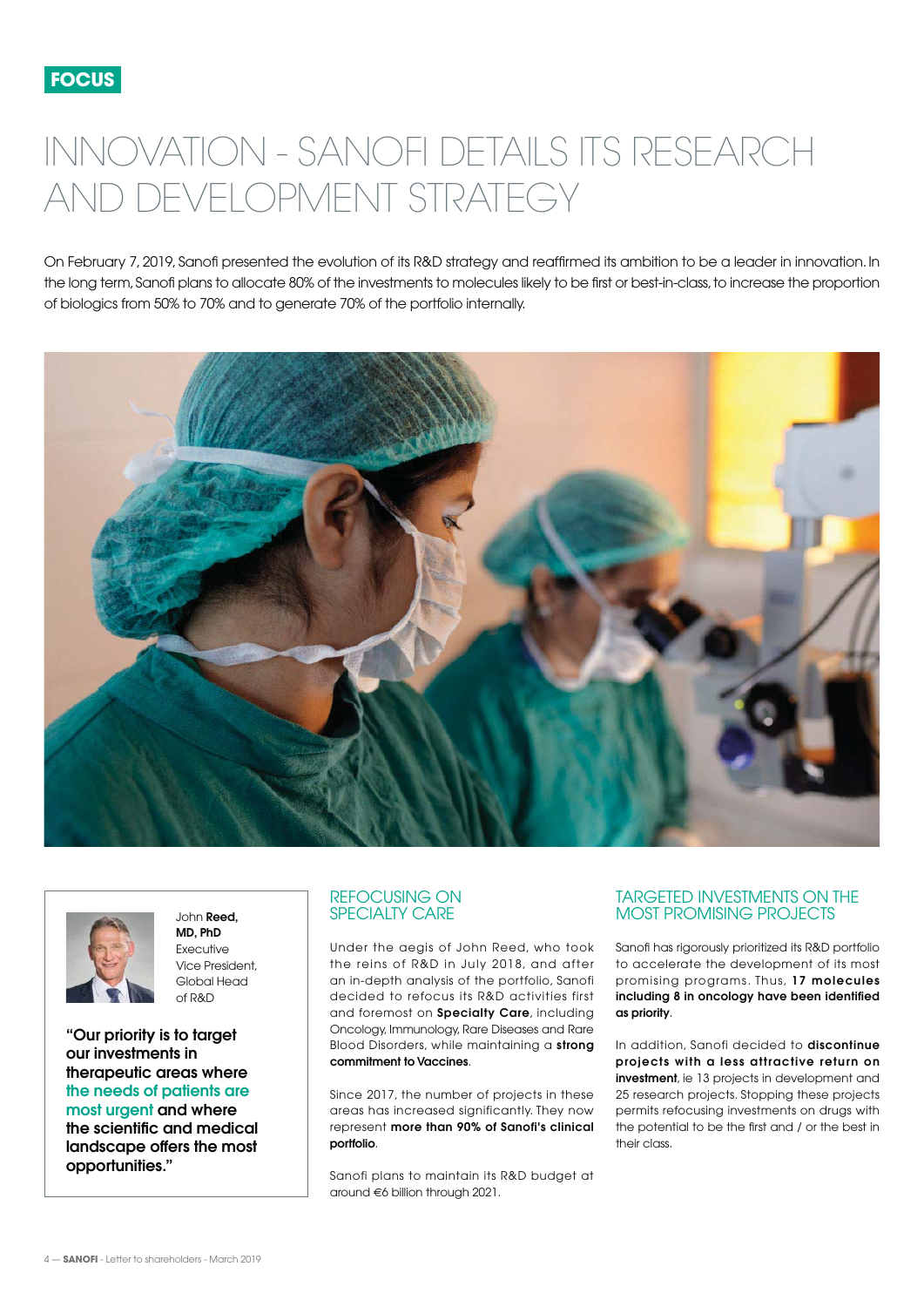## BREADTH OF TECHNOLOGICAL PLATFORMS

In recent years, Sanofi has made significant progress in understanding human biology and has expanded its development capabilities in this area. In addition, leading-edge innovation partnerships and acquisitions have helped Sanofi access a wide range of therapeutic tools that enable a more personalized, targeted and scientific approach to disease treatment.

This approach includes the development of a new generation of biological agents, such as multispecific antibodies, genomic drugs and through the acquisition of the Ablynx research platform, nanobodies.

# LEVERAGING DIGITAL

Sanofi is also investing in digital in R&D. Real-life data analysis, machine learning, artificial intelligence and digital clinical studies are expected to generate better quality data, accelerate development and regulatory submissions, and reduce costs.



Sanofi has partnered with Science 37, a technology and clinical research services company, to decentralize and dematerialize, through digital technology, the conduct of its clinical trials.



#### MAIN MILESTONES IN RESEARCH & DEVELOPMENT

#### **POSITIVE PHASE 3 RESULTS FOR DUPIXENT® IN NASAL POLYPS**

Dupixent® showed in two Phase 3 trials significant improvement on all primary and secondary endpoint in patients with severe chronic rhinosinusitis with nasal polyps who had failed previous treatment with surgery and/or systemic corticosteroids. In these severe patients, Dupixent® reduced the need for systemic corticosteroid use and the need for nasal/sinus surgery.

#### **POSITIVE PHASE 3 RESULTS FOR ISATUXIMAB IN MULTIPLE MYELOMA**

The pivotal Phase 3 trial of isatuximab, an investigational agent, in patients with relapsed/refractory multiple myeloma met the **primary endpoint of prolonging progression free survival**. The study evaluated the benefit of isatuximab in combination with standard of care as compared to standard of care only.

There are currently multiple ongoing Phase 3 studies with isatuximab, in combination with standard of care therapies in newly diagnosed and relapsed/refractory multiple myeloma.

Isatuximab received orphan designation for relapsed/refractory multiple myeloma by the U.S. Food and Drug Administration and the European Medicines Agency but the safety and efficacy has not been evaluated yet by these authorities.



#### **OTHER MILESTONES**

- CHMP recommends approval of Praluent® (alirocumab) to reduce cardiovascular risk in people with established atherosclerotic cardiovascular disease.
- CHMP recommends Zynquista™ (sotagliflozin) for the treatment of adults with type 1 diabetes.
- CHMP recommends approval of Dupixent® (dupilumab) for asthma indication.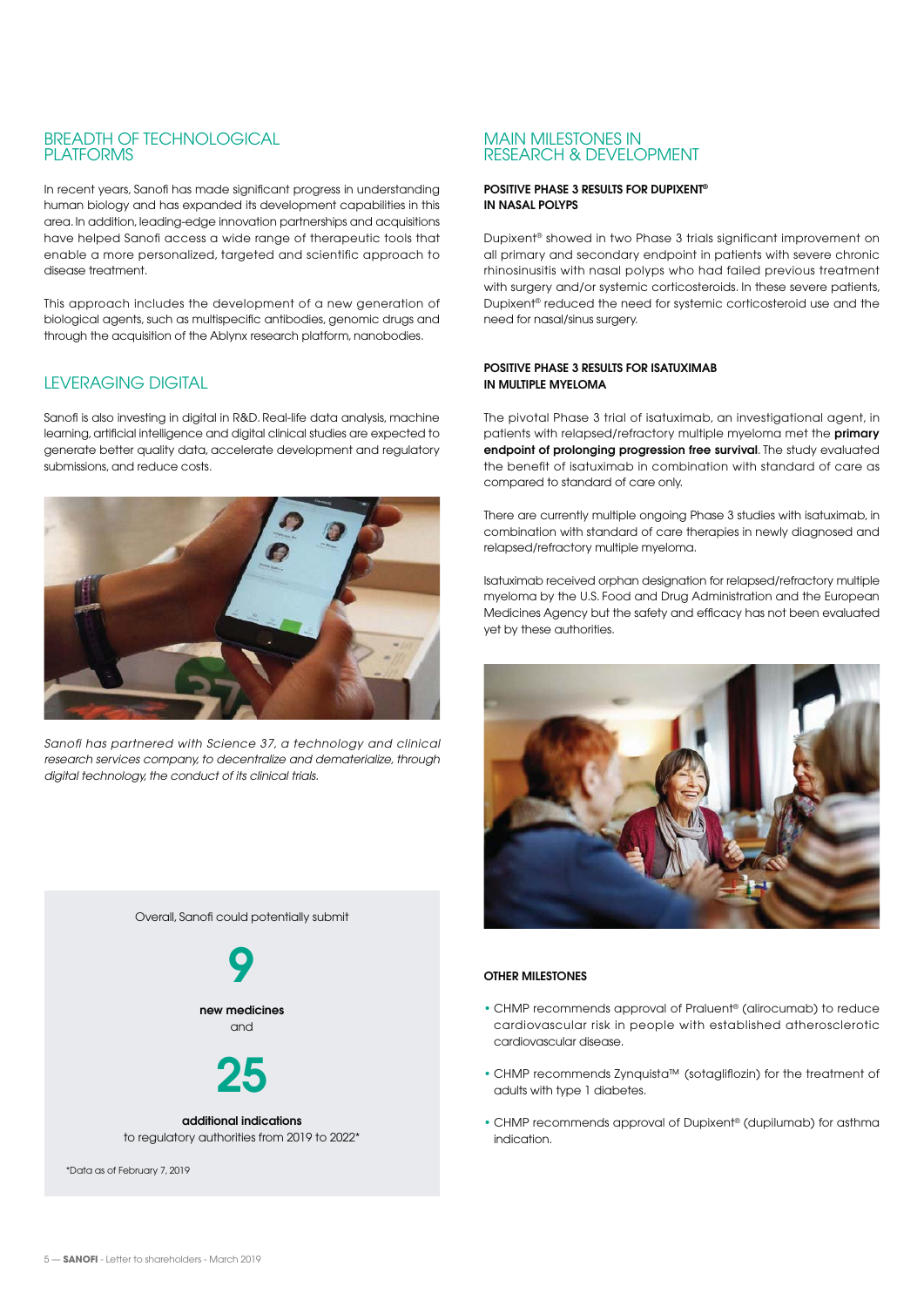### <span id="page-5-0"></span>**FEXINIDAZOLE APPROVED FOR SLEEPING SICKNESS**



In January 2019, fexinidazole, the first all-oral treatment for sleeping sickness, was approved in Democratic Republic of Congo. Fexinidazole will contribute to international efforts to eliminate sleeping sickness, a fatal neglected tropical disease endemic to Africa, by 2020. Democratic Republic of Congo bears the majority of the sleeping sickness disease burden, with around 85% of reported cases. This approval paves the way for the distribution of fexinidazole in endemic countries this year, with another submission planned in Uganda.

Sleeping sickness is usually fatal without treatment. Transmitted by the bite of a tsetse fly, it causes neuropsychiatric symptoms; including aggression, psychosis, and a debilitating disruption of sleep patterns that have given this neglected disease its name. About 65 million people in sub-Saharan Africa are at risk.

#### **DUPIXENT® FOR MODERATE-TO-SEVERE ATOPIC DERMATITIS IN ADOLESCENTS APPROVED BY THE FDA**

The U.S. Food and Drug Administration (FDA) has approved in March 11, 2019, Dupixent® (dupilumab) for adolescent patients 12 to 17 years of age with moderate-to-severe atopic dermatitis whose disease is not adequately controlled with topical prescription therapies, or when those therapies are not advisable.

Dupixent® can be used with or without topical corticosteroids.

# **CABLIVI® APPROVED IN THE U.S.**

The U.S. Food and Drug Administration (FDA) has approved Cablivi® (caplacizumab) in combination with plasma exchange and immunosuppression for the treatment of acquired thrombotic thrombocytopenic purpura (aTTP) in adults. Cablivi® is the first medicine approved in the U.S. specifically for the treatment of aTTP, a rare bloodclotting disorder. Cablivi® has been developped by Ablynx, a company acquired by Sanofi in 2018. This medicine was approved in the European Union in September 2018.

# **REGENERON COLLABORATION**

Sanofi and Regeneron have restructured their global Immunooncology Discovery and Development Agreement for new immune-oncology cancer treatments. The 2015 Agreement was scheduled to end in approximately mid-2020, and this revision provides for ongoing collaborative development of two clinical stage bispecific antibody programs. This provides Sanofi increased flexibility to advance its early-stage immuno-oncology pipeline independently while Regeneron retains all rights to its other immuno-oncology discovery and development programs.

# **SANOFI LISTED ON NASDAQ**

On December 18, 2018, Sanofi announced it would transfer the listing of its American Depository Shares (ADS) from New York Stock Exchange (NYSE) to The Nasdaq Global Select Market (Nasdaq), starting on January 2, 2019. Sanofi continues to be listed under the ticker symbol "SNY" in the U.S. and this transition will not impact the company's primary listing on Euronext (EURONEXT: SAN).

Sanofi shares have been listed on Euronext Paris since May 25, 1999. They were also listed on the New York Stock Exchange in the form of ADSs (one ordinary share represents two ADSs) between July 1, 2002 and December 31, 2018.



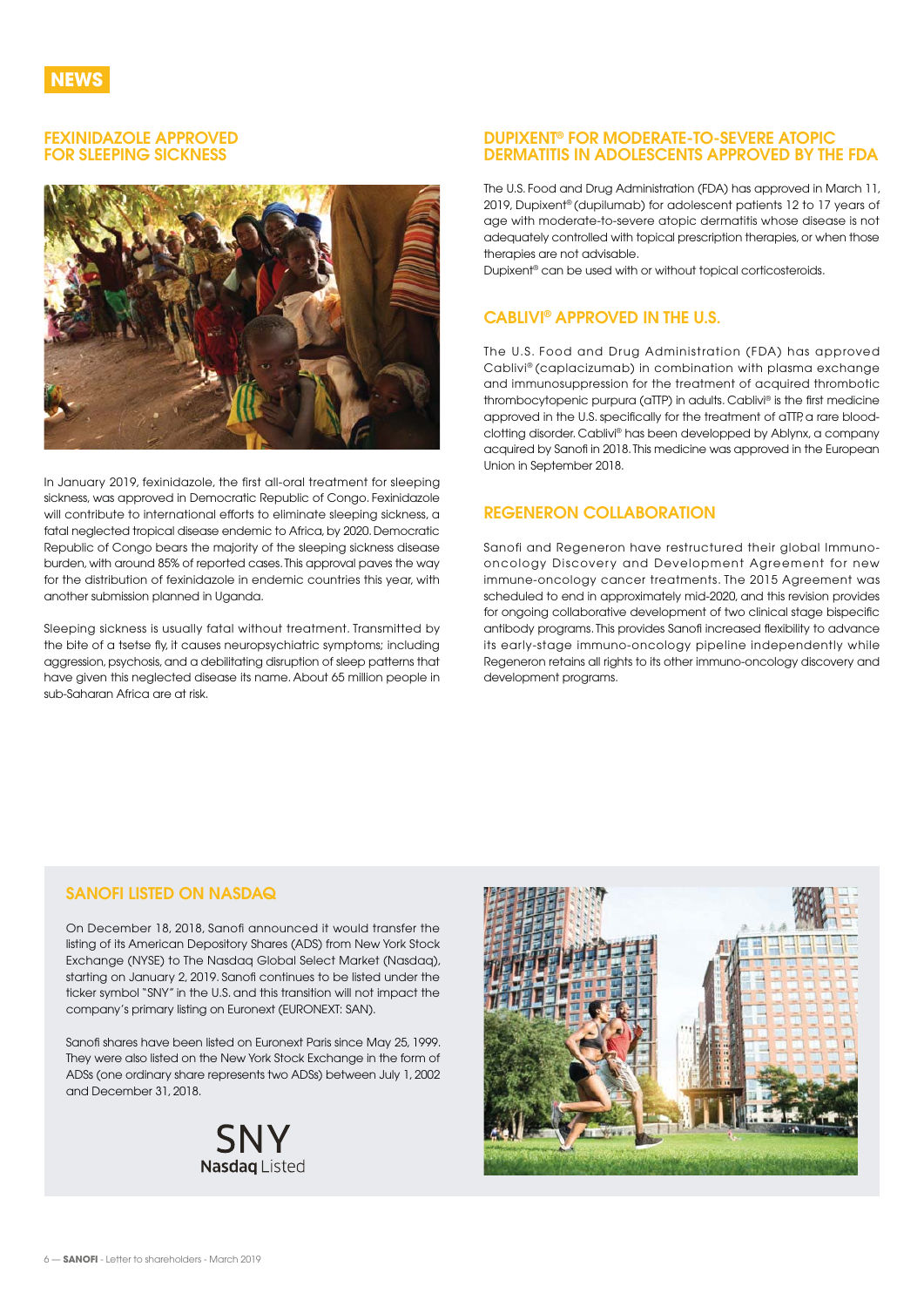



Sanofi will hold its General Meeting on April 30, 2019 at the Palais des Congrès in Paris.

## **TOPICS TO REMEMBER**

The main items on the agenda of this year's AGM will be:

- the approval of the 2018 financial statements and the payment of the dividend;
- the composition of the Board of Directors: reappointment of Suet-Fern Lee and Serge Weinberg and ratification of the co-optation of Christophe Babule following the resignation of Christian Mulliez;
- the vote on the remuneration policy 2018 applicable to the Chairman of the Board and the Chief Executive Officer;
- the renewal of financial authorizations and authorizations to increase or reduce the share capital.

All information and documentation relating to the General Meeting will be available on our website: [www.sanofi.com/AGM2019](http://www.sanofi.com/AGM2019)

# **NEW BOARD MEMBER**

Christophe Babule is Executive Vice-President, Chief Financial Officer and member of L'Oréal's Executive Committee since mid-February 2019. He graduated from HEC (Ecole des Hautes Etudes Commerciales) Paris before joining L'Oréal in 1988 where he held various international managing positions.

### **25TH CONSECUTIVE INCREASE IN ANNUAL DIVIDEND**

The Board of Directors convened on February 6, 2019, and proposed a dividend of €3.07 per share. If approved by the Shareholder's General Meeting on April 30, 2019, this would mark the 25<sup>th</sup> consecutive annual increase.

Key dates for ordinary shares

- April 30, 2019: Annual General Meeting
- May 9, 2019: Ex-dividend date: The opening share price will be reduced by the amount of the dividend
- May 10, 2019: Record date
- May 13, 2019: Payment of the dividend

#### Key dates for ADRs • May 31, 2019: ADR payment date

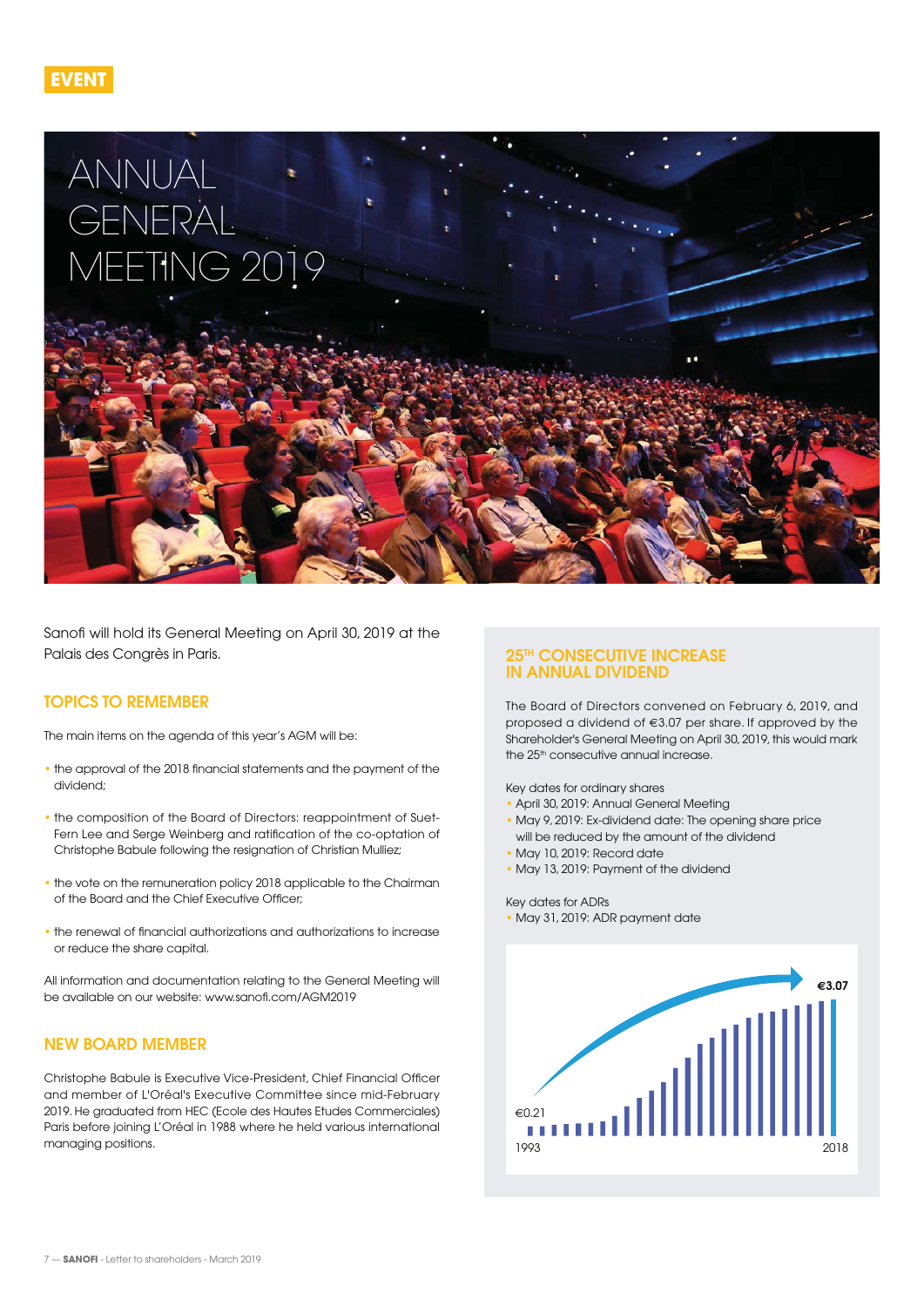# <span id="page-7-0"></span>**Share performance in Paris**

# SANOFI SHARE PRICE TREND

## **Euronext Paris, from January 1, 2018 to March 15, 2019**



CAC 40 rebased on the Sanofi share price – Source: vwdgroup

**On March 15, 2019, Sanofi had a market capitalization of over €99bn.** 

# **2018 Annual Report on Form 20-F**



Sanofi has filed its Annual Report on Form 20-F to the U.S. Securities Sa and Exchange Commission (SEC) and its Document de référence a to the Autorité des Marchés Financiers (AMF) on March 8, 2019. to The Annual Report on Form 20-F, which includes the Annual T Financial Report, is made freely available to the public under F the conditions provided by the regulations in force and can be consulted in the "Reports & Publications" section of the website: c [www.sanofi.com/en/investors/reports-and-publications](http://www.sanofi.com/en/investors/reports-and-publications), on the SANOFI IR mobile app as well as on the SEC and AMF websites.

## **CALENDAR**

#### **April 26:**

**First quarter 2019 results**

**April 30: Annual General Meeting**

# SANOFI STOCK

**\ Euronext Paris, compartment A**  Member code: SAN ISIN code: FR 0000120578

**\ Nasdaq**  Symbol: SNY CUSIP number: 80105N105000

> SNV Nasdag Listed

# SHAREHOLDER RELATIONS



#### **Forward-looking statement:**

This letter contains projections and other forward-looking statements that are not historical facts. Although the management of Sanofi believes that these projections and forward-looking statements, and their underlying assumptions, are reasonable as of the date of this letter, investors are cautioned that such projections, assumptions, intentions and forwardlooking statements are subject to various risks and uncertainties (many of which are difficult to predict and generally beyond the control of Sanofi) that could cause actual results and developments to differ materially from those expressed or implied. These risks and uncertainties include those discussed elsewhere in this letter, as well as in the filings of Sanofi with the U.S. Securities and Exchange Commission (SEC) and the French Autorité des marchés financiers (AMF), notably under the caption "Risk Factors" in the company's annual report on Form 20-F. Other than as required by applicable law, Sanofi does not undertake any obligation to update any statement that is not a historical fact.

The Letter to Shareholders is published by Sanofi Investor Relations / Shareholder Relations.

**Photographs:** p. 2 : Marthe Lemelle, Denis FELIX – p.3 : Pierre Olivier / Capa Picture - p. 4 : Han Lans/GettyImages, Shannon Power - p. 5 : Science37, Getty Images – p. 6 : © HO / AFP Photo, oneinchpunch/Getty Images/iStockphoto – p. 7 : Patrice Maurein - p. 8 : Sanofi

**Design/production:** SEITOSEI **Status:** March 15, 2019